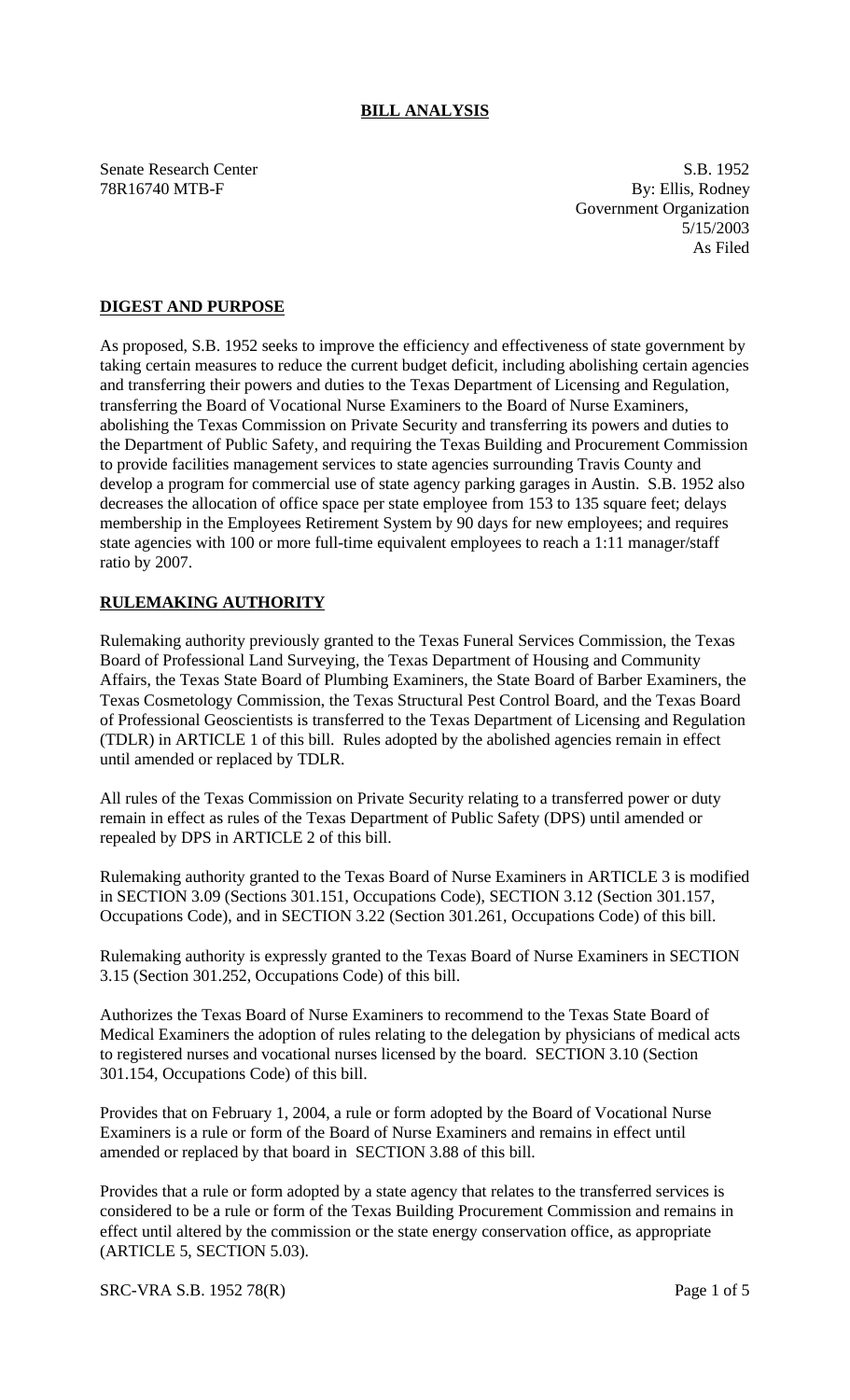Rulemaking authority is expressly granted to the Texas Building Procurement Commission in ARTICLE 8, SECTION 8.15 (Section 2157.066, Government Code) of this bill.

Rulemaking authority previously granted to the attorney general is modified and transferred to the Texas Building and Procurement Commission in ARTICLE 8, SECTION 8.20 (Section 2262.051, Government Code) of this bill.

Rulemaking authority previously granted to the attorney general is transferred to the Texas Building and Procurement Commission in ARTICLE 8, SECTION 8.23 (Section 2262.054, Government Code) of this bill.

Provides that not later than February 1, 2004, a rule or form adopted by the attorney general or state auditor under Chapter 2262, Government code, is a rule or form of the Texas Building and Procurement Commission and remains in effect until changed by he commission (ARTICLE 8, SECTION 8.27).

Rulemaking authority is expressly granted to the Texas Building and Procurement Commission in ARTICLE 8, SECTION 8.28 (Section 2175.061, Government Code) of this bill.

Rulemaking authority is expressly granted to the Board of Trustees of the Texas Employees Retirement System in ARTICLE 9, SECTION 9.02 (Section 813.514, Government Code) of this bill.

Rulemaking authority is expressly granted to the governor in ARTICLE 11, SECTION 11.03 (Section 651.004, Government Code) of this bill.

### **SECTION BY SECTION ANALYSIS**

ARTICLE 1. ABOLITION OF CERTAIN AGENCIES AND TRANSFER OF POWERS AND DUTIES TO TEXAS DEPARTMENT OF LICENSING AND REGULATION

SECTIONS 1.01-1.26. Abolishes the following agencies and transfers their powers and duties to the Texas Department of Licensing and Regulation (TDLR) on September 1, 2003:

Texas Funeral Service Commission; Texas Board of Professional Land Surveying; Texas State Board of Plumbing Examiners; State Board of Barber Examiners; Texas Cosmetology Commission; Texas Structural Pest Control Board; and, Texas Board of Professional Geoscientists.

Transfers the authority to administer the Manufactured Housing Act from the Texas Department of Housing and Community Affairs to TDLR.

Requires the governor to appoint an advisory committee of seven persons to advise TDLR in administering this chapter. Repeals certain statutes of the Occupations Code and the Texas Geoscience Practice Act.

### ARTICLE 2. ABOLITION OF TEXAS COMMISSION ON PRIVATE SECURITY

SECTION 2.01. Abolishes the Texas Commission on Private Security and transfers all its powers and functions to the Department of Public Safety.

## ARTICLE 3. ABOLITION OF BOARD OF VOCATIONAL NURSES EXAMINERS

## DIVISION 1. SINGLE NURSING BOARD

SECTIONS 3.01-3.55. Abolishes the Board of Vocational Nurse Examiners and transfers their powers to the Board of Nurse Examiners. Applies standard Sunset language continuing the Board of Nurse Examiners until September 1, 2007, rather than September 1, 2005.

SRC-VRA S.B. 1952 78(R) Page 2 of 5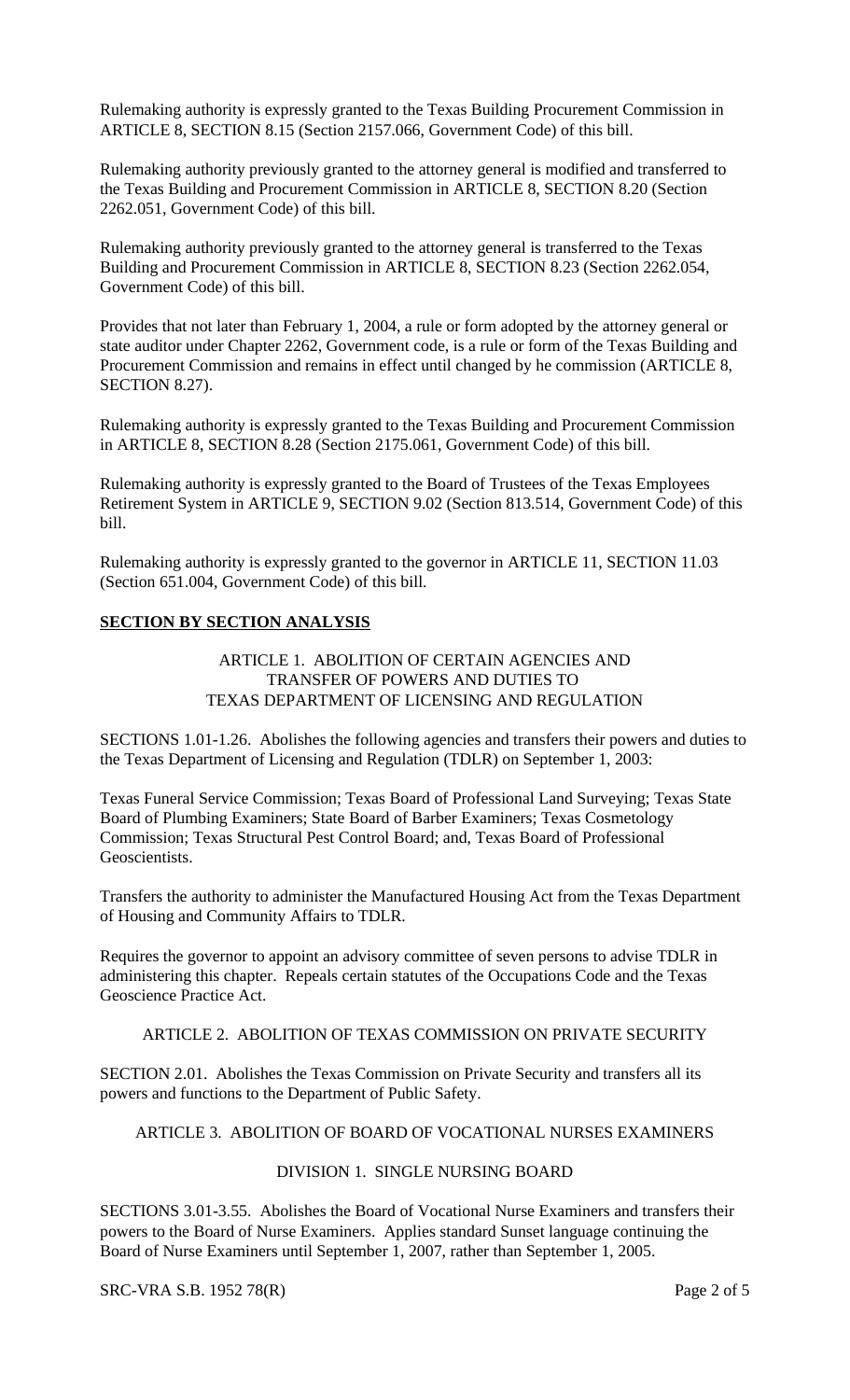### DIVISION 2. CONFORMING AMENDMENTS

SECTIONS 3.56-3.84. Makes conforming amendments to proposed text (pages 50-71 of bill).

## DIVISION 3. REPEALER; TRANSITION; EFFECTIVE DATE

SECTION 3.85-3.89. Makes the following repeals, transitions, and effective dates:

SECTION 3.85. Repealer: On February 1, 2004, the following laws are repealed:

(1) Chapter 302, Occupations Code; and

(2) Section 303.002(a) (relating to adopting rules in consultation with the Board of Vocational Nurse Examiners), Occupations Code.

SECTION 3.86. Requires the Sunset Advisory Commission to review the Board of Nurse Examiners under Chapter 325, Government Code (Texas Sunset Act), for the 79th Legislature. Requires the Sunset Advisory Commission to limit the scope of its review to recommending the adoption of applicable across-the-board recommendations.

SECTION 3.87. (a) Provides that this section provides for the appointment of members to the Board of Nurse Examiners for terms beginning February 1, 2004, to establish the staggering of members' terms in accordance with Sections 301.051 and 301.054, Occupations Code, as amended by this Act.

> (b) Provides that the term of one of two registered nurse members of the Board of Nurse Examiners scheduled to expire in 2007 expires January 31, 2004. Requires those members to agree or draw lots to determine whose term expires on that date. Requires the governor, effective February 1, 2004, to appoint one person who is a nurse faculty member of a school of nursing offering vocational nurse training to fill that vacancy and to serve a term expiring January 31, 2007.

(c) Requires the governor, effective February 1, 2004, to appoint one person who must serve as a public member of the Board of Nurse Examiners with a term expiring January 31, 2009, as provided under Section 301.051, Occupations Code, as amended by this Act.

(d) Requires the governor, effective February 1, 2004, to appoint three additional members to the Board of Nurse Examiners to serve in the position of vocational nurse, as provided under Section 301.051, Occupations Code, as amended by this Act. Requires the governor, in appointing those members, to appoint one person to a term expiring January 31, 2005, one to a term expiring January 31, 2007, and one to a term expiring January 31, 2009.

SECTION 3.88. (a) Provides that on February 1, 2004:

(1) all functions and activities performed by the Board of Vocational Nurse Examiners immediately before that date are transferred to the Board of Nurse Examiners;

(2) a rule or form adopted by the Board of Vocational Nurse Examiners is a rule or form of the Board of Nurse Examiners and remains in effect until amended or replaced by that board;

(3) a reference in law or an administrative rule to the Board of Vocational Nurse Examiners means the Board of Nurse Examiners;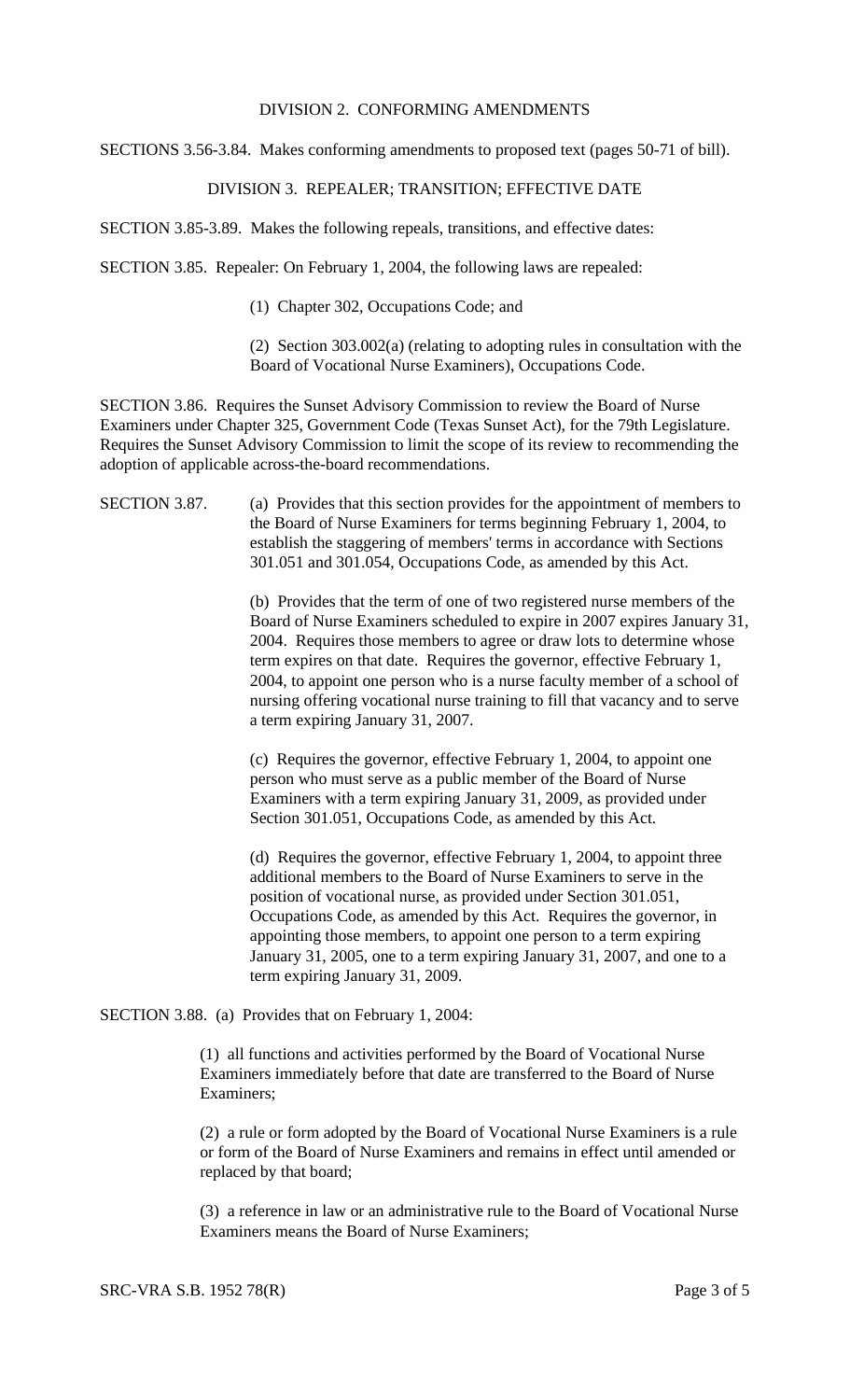(4) a complaint, investigation, or other proceeding before the Board of Vocational Nurse Examiners is transferred without change in status to the Board of Nurse Examiners, and the Board of Nurse Examiners assumes, as appropriate and without a change in status, the position of the Board of Vocational Nurse Examiners in an action or proceeding to which the Board of Vocational Nurse Examiners is a party;

(5) all money, contracts, leases, property, and obligations of the Board of Vocational Nurse Examiners are transferred to the Board of Nurse Examiners;

(6) a license issued by the Board of Vocational Nurse Examiners is a license of the Board of Nurse Examiners;

(7) an employee of the Board of Vocational Nurse Examiners, except for the Board of Vocational Nurse Examiners' executive director, becomes an employee of the Board of Nurse Examiners; and

(8) the unexpended and unobligated balance of any money appropriated by the legislature for the Board of Vocational Nurse Examiners is transferred to the Board of Nurse Examiners.

(b) Provides that before February 1, 2004, the Board of Vocational Nurse Examiners may agree with the Board of Nurse Examiners to transfer any property of the Board of Vocational Nurse Examiners to the Board of Nurse Examiners to implement the transfer required by this section.

(c) Requires the Board of Vocational Nurse Examiners, in the period beginning on the effective date of this Act and ending on January 31, 2004, to continue to perform functions and activities under Chapter 302, Occupations Code, or other law as if that chapter had not been repealed or other law had not been amended by this Act, and provides that the former law is continued in effect for that purpose.

SECTION 3.89. Provides that Division 2 of this article takes effect February 1, 2004.

#### ARTICLE 4. IMPOSITION OF CERTAIN FEES

SECTIONS 4.01-4.05. Increases fees on landscape architects, interior designers, land surveyors, and property tax consultants by \$200, with \$50 allocated to the Foundation School Account and \$150 to the general revenue fund. Makes application of the change in law made by this article prospective.

# ARTICLE 5. FACILITIES MANAGEMENT SERVICES

SECTIONS 5.01-5.02. Requires the Texas Building and Procurement Commission to provide facilities management services in relation to all state agency facilities in or adjacent to Travis County, excluding higher education, military, prison, or Capitol facilities or facilities determined by the Texas Building and Procurement Commission to be completely residential. Requires the state energy conservation office to provide utility management services for state agency facilities.

SECTION 5.03. Transfers all powers and duties of a state agency that relate to the facilities management services treated by Sec. 2165.007(b), Government Code, as added by this Act, to the Texas Building and Procurement Commission or the state energy conservation office, as appropriate. Sets forth provisions relating to specifications of the transfer including providing that a rule or form adopted by a state agency that relates to the transferred services is considered to be a rule or form of the Texas Building and Procurement Commission and remains in effect until altered by the commission or the state energy conservation office, as appropriate.

ARTICLE 6. LEASE OF SPACE IN STATE-OWNED PARKING LOTS AND GARAGES